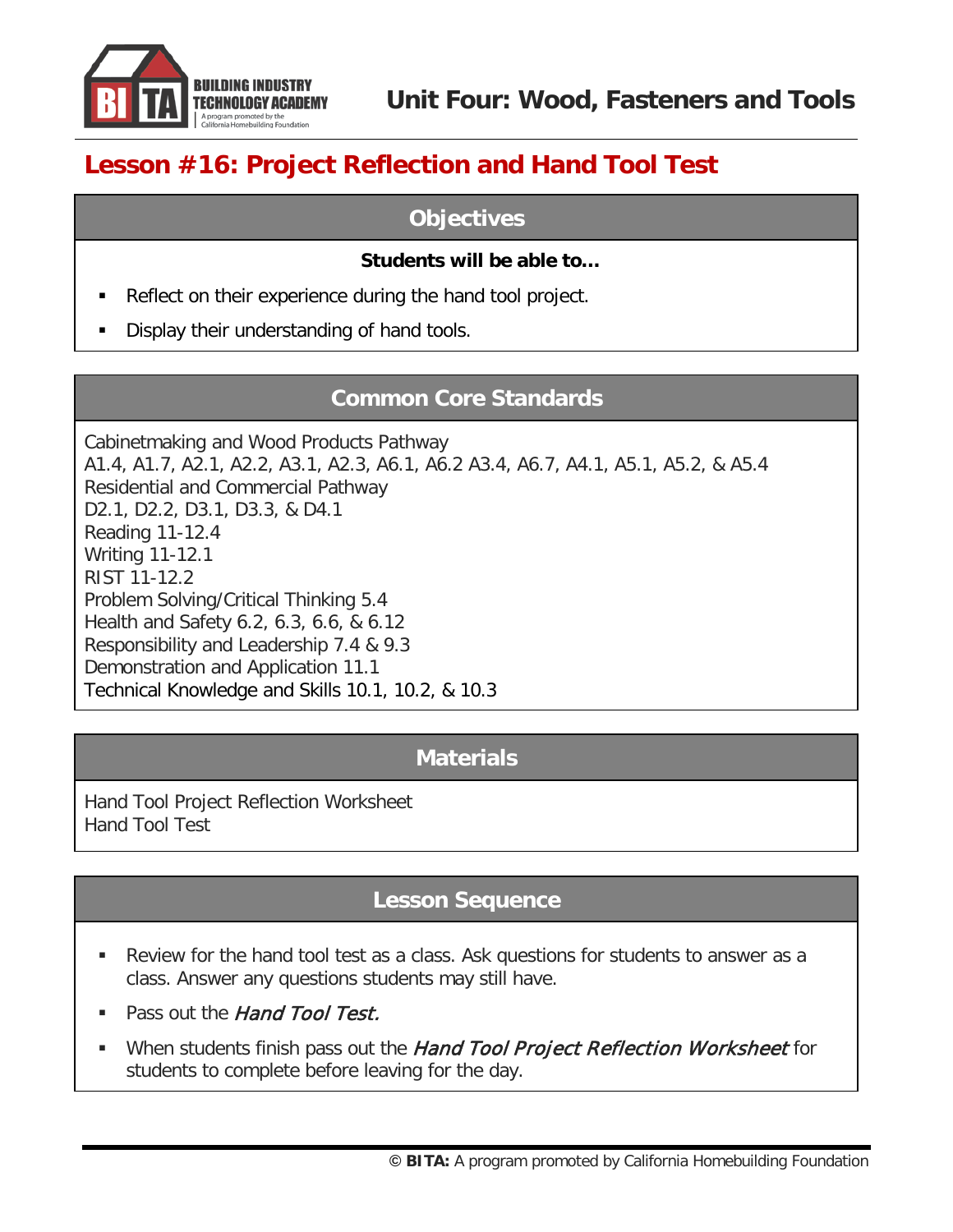#### **Assessment**

Use test data to assess student understanding of everything learned about hand tools. Reteach any information students may need clarification on based on data from this assessment.

## **Accommodations/Modifications**

One on One Support Check for Understanding Highlight Important Information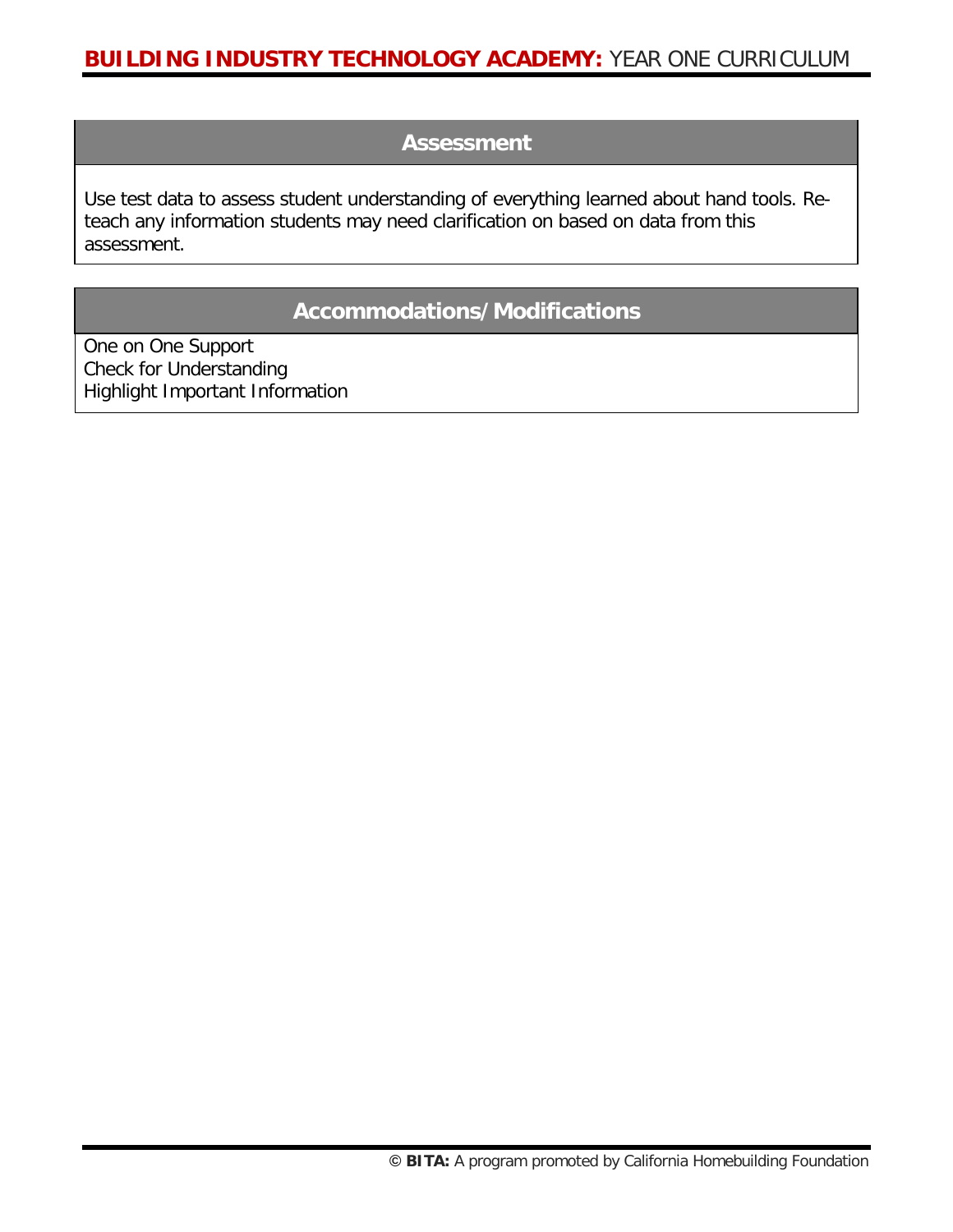

## Unit Four: Wood, Fasteners and Tools

| <b>Hand Tool Identification Test</b> | $1.$ $\frac{1}{2}$ $\frac{1}{2}$ $\frac{1}{2}$ $\frac{1}{2}$ $\frac{1}{2}$ $\frac{1}{2}$ $\frac{1}{2}$ $\frac{1}{2}$ $\frac{1}{2}$ $\frac{1}{2}$ $\frac{1}{2}$ $\frac{1}{2}$ $\frac{1}{2}$ $\frac{1}{2}$ $\frac{1}{2}$ $\frac{1}{2}$ $\frac{1}{2}$ $\frac{1}{2}$ $\frac{1}{2}$ $\frac{1}{2}$ $\frac{1}{2}$ $\frac{1}{$ |
|--------------------------------------|------------------------------------------------------------------------------------------------------------------------------------------------------------------------------------------------------------------------------------------------------------------------------------------------------------------------|
|                                      | 2. $\qquad \qquad$                                                                                                                                                                                                                                                                                                     |
| $e = e + e$                          |                                                                                                                                                                                                                                                                                                                        |
|                                      |                                                                                                                                                                                                                                                                                                                        |
|                                      |                                                                                                                                                                                                                                                                                                                        |
|                                      |                                                                                                                                                                                                                                                                                                                        |
|                                      | 7.                                                                                                                                                                                                                                                                                                                     |
|                                      | 8.                                                                                                                                                                                                                                                                                                                     |
|                                      | 9.                                                                                                                                                                                                                                                                                                                     |
|                                      | 10.                                                                                                                                                                                                                                                                                                                    |
| 10                                   |                                                                                                                                                                                                                                                                                                                        |
|                                      |                                                                                                                                                                                                                                                                                                                        |
|                                      |                                                                                                                                                                                                                                                                                                                        |
|                                      |                                                                                                                                                                                                                                                                                                                        |
|                                      |                                                                                                                                                                                                                                                                                                                        |
|                                      |                                                                                                                                                                                                                                                                                                                        |
|                                      |                                                                                                                                                                                                                                                                                                                        |
|                                      | 18. $\frac{1}{2}$ = $\frac{1}{2}$ = $\frac{1}{2}$ = $\frac{1}{2}$ = $\frac{1}{2}$ = $\frac{1}{2}$ = $\frac{1}{2}$ = $\frac{1}{2}$ = $\frac{1}{2}$ = $\frac{1}{2}$ = $\frac{1}{2}$ = $\frac{1}{2}$ = $\frac{1}{2}$ = $\frac{1}{2}$ = $\frac{1}{2}$ = $\frac{1}{2}$ = $\frac{1}{2}$ = $\frac{1}{2}$ =                    |
| 19                                   |                                                                                                                                                                                                                                                                                                                        |
|                                      |                                                                                                                                                                                                                                                                                                                        |